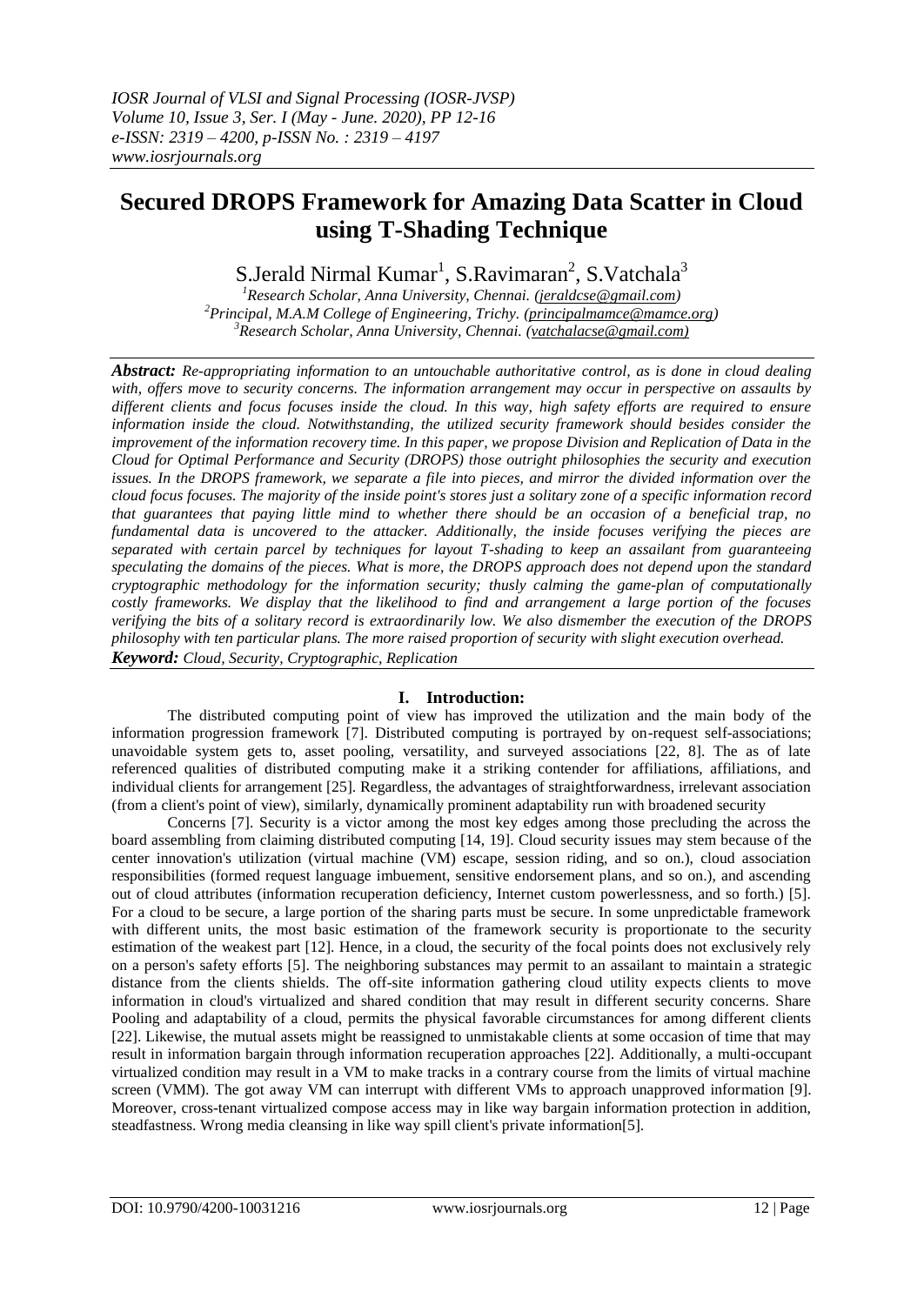

**Figure. 1:** The DROPS method

A powerful strike on a singular center must not reveal the territories of various areas inside the cloud. To keep an assailant questionable about the regions of the record segments and to improve the security, we select the center points such that they are not bordering additionally, are at certain division from each other. The center point separation is ensured by the techniques for the T-shading [6]. To improve data recovery time, the center points are picked in perspective on the centrality evaluates that ensure an improved access time. To moreover improve the recovery time, we judicially mirror pieces over the center points that produce the most shocking read/form requests. The assurance of the center points is performed in two phases. In the primary stage, the center points are picked for the hidden plan of the areas subject to the centrality measures. In the second stage, the center points are picked for replication. The working of the DROPS rationality is showed up as an irregular state work stream in Fig. 1. We execute ten heuristics based replication techniques as comparable methods to the DROPS framework. The executed replication techniques are: (a) A-star based chasing technique down data replication issue (DRPA-star), (b) weighted A-star (WA-star), (c) A€-star, (d) suboptimal A-star1 (SA1), (e) suboptimal A-star2 (SA2), (f) suboptimal A-star3 (SA3), (g) Neighborhood Min-Min, (h) Global Min-Min, (I) Greedy estimation, likewise, (j) Genetic Replication Algorithm (GRA). The recently referenced strategies are fine-grained replication strategies that choose the number and zones of the proliferations for improved structure performance. For our examinations, we use three Data Center Network (DCN) models, to be explicit: (a) Three dimension, (b) Fat tree, and (c) DCell. We use the recently referenced models in light of the fact that they build up the propelled cloud establishments and the DROPS method is proposed to work for the cloud computing perspective.

Whatever is left of the paper is dealt with as seeks after. Section 2 gives a graph of the related work in the field. In Section 3, we present the starters. The DROPS method is displayed in Section 4. Section 5 elucidates the test setup and results, besides, Section 6 wraps up the paper.

## **II. Related Work:**

Juels et al. [10] showed a method to ensure the decency, freshness, and openness of data in a cloud. The Iris record structure plays out the data migration to the cloud. Our proposed framework does not rely upon the ordinary cryptographic frameworks for data security. Also, the DROPS approach does not store the whole record on a singular center point to sidestep deal of most of the data in case of productive attack on the center.

The makers in [11] moved closer the virtualized and multi-inhabitance related issues in the disseminated stockpiling by utilizing the cemented amassing and nearby access control. The proposed structure is arranged and works for thing based report systems. By and by, the spillage of essential information if there ought to be an event of misguided purifying and malevolent VM is not managed. The DROPS system handles the spillage of essential information by separating data archive and using different center points to store a single record.

The use of a trusted in untouchable for giving security benefits in the cloud is pushed in [22]. The makers used the open key establishment (PKI) to improve the component of trust in the approval, uprightness, moreover, mystery of data and the correspondence between the included social affairs. The keys are delivered additionally, directed by the attestation specialists. At the customer level, the use of temper proof devices, for instance, splendid cards was proposed for the limit of the keys. In like manner,

Tang et.al. Have utilized the open key cryptography and trusted in untouchable for giving data security in cloud conditions the symmetric keys are verified by joining the open key cryptography what's more, the  $(k, n)$ edge secret sharing plans. In general, such plans do not guarantee the data reports against treating and disaster because of issues rising up out of virtualization and multi-residency. A protected and perfect circumstance of data inquiries in a dispersed system is presented in [21]. An encryption key is separated into n shares and circled on different goals inside the framework. The division of a key into n shares is assisted through the  $(k, n)$  edge puzzle sharing arrangement. The framework is isolated into gatherings. The amount of impersonations and their game plan is settled through heuristics. A basic site is picked in all of the gatherings that apportions the impersonations inside the gathering.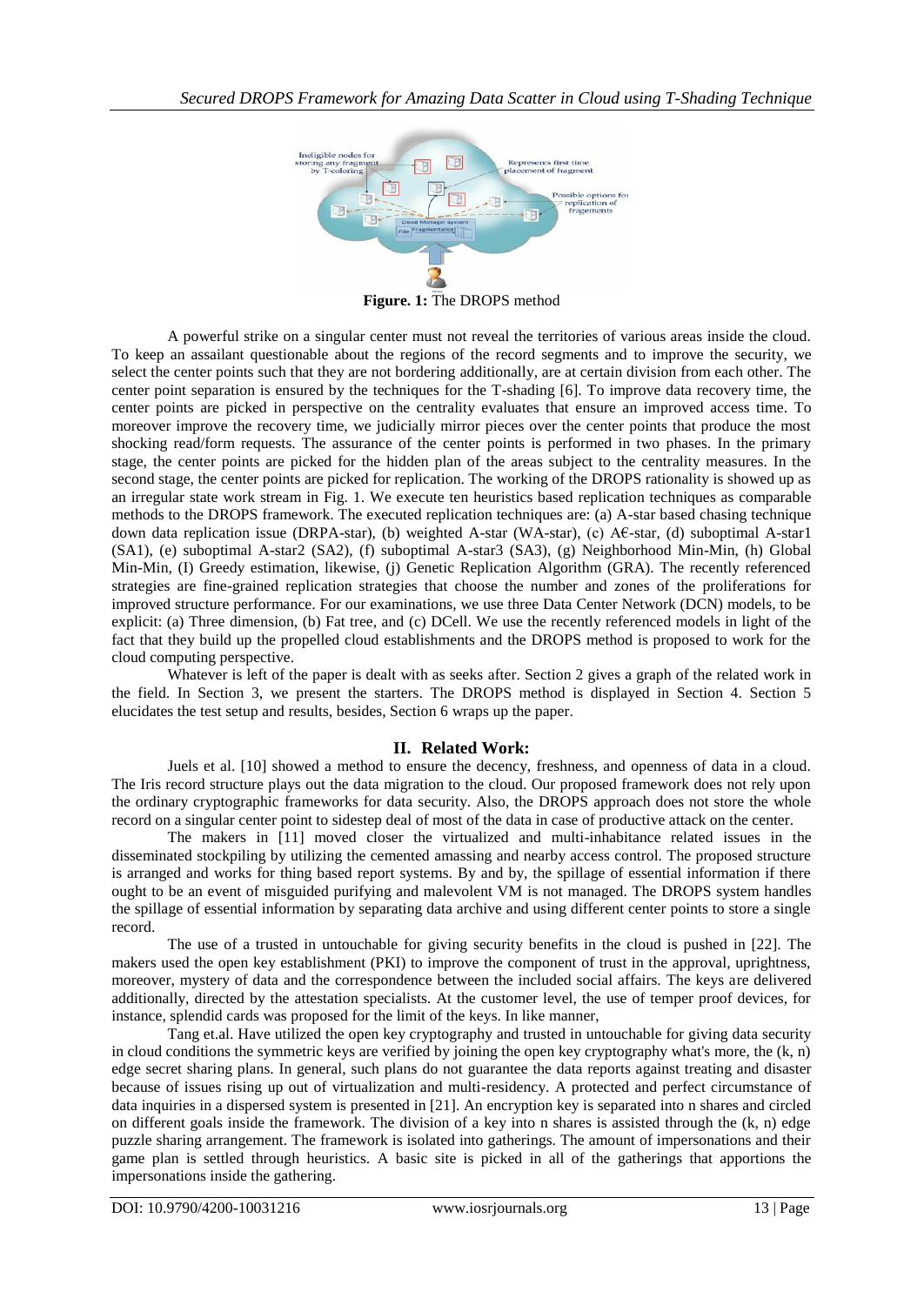The arrangement presented in [21] solidifies the replication issue with security and get the opportunity to time improvement. Generally speaking, the arrangement focuses just on the security of the encryption key. The data records are not isolated and are dealt with as a single record. The DROPS framework, then again, parts the archive and store the pieces on various center points. What's more, the DROPS reasoning focuses on the security of the data inside the cloud enlisting space that is not considered in [21].

## **III. Proposed Methodology**

### **3.1 Data Fragmentation**

The security of an expansive scale framework, for example, cloud depends on the security of the framework in general and the security of individual hubs. An effective interruption into a solitary hub may have serious results, not just for information and applications on the injured individual hub, yet likewise for alternate hubs. The information on the unfortunate casualty hub might be uncovered completely due to the nearness of the entire document [17]. A fruitful interruption might be an outcome of some product or authoritative defenselessness [17]. If there should arise an occurrence of homogenous frameworks, a similar defect can be used to target different hubs inside the framework. The accomplishment of an assault on the consequent hubs will require less exertion when contrasted with the exertion on the principal hub. Relatively, more exertion is required for heterogeneous frameworks. In any case, settling a solitary record will require the push to infiltrate as it were a solitary hub. The measure of traded off information can be diminished by making parts of an information record and putting away them on discrete hubs [17, 21].

### **3.1.1 Betweenness Centrality**

The betweenness centrality of a hub n is the number of the briefest ways, between different hubs, passing through n.

### **3.1.2 Closeness Centrality**

A hub is said to be nearer as for all of alternate hubs inside a system, if the whole of the separations from the majority of alternate hubs is lower than the entirety of the separations of other applicant hubs from the majority of alternate hubs [24].

### **3.1.3 Eccentricity**

The capriciousness of a hub n is the greatest separation to any hub from a hub n [24]. A hub is increasingly focal in the system, on the off chance that it is less capricious.

## **IV. DROPS**

#### **4.1 DROPS**

In a cloud circumstance, a report in its totality, set away at a center point prompts a single motivation behind frustration [17]. A productive ambush on a center point may put the data mystery or then again reliability, or both in risk. The previously mentioned circumstance can happen in light of both interference and spontaneous goofs. In such structures, execution regarding recuperation time can be redesigned by using replication frameworks. By the by, replication augments the amount of record copies inside the cloud. As such, growing the probability of the center holding the record to be a loss of strike as inspected in Section 1. Security and replication are central for a gigantic scale system, for instance, cloud, as both are utilized to offer organizations to the end customer. Security and replication must be balanced with the ultimate objective that one organization must not cut down the organization measurement of the other. In the DROPS rationality, we propose not to store the entire record at a singular center. The DROPS theory parts the record and makes use of the cloud for replication. The segments are scattered to such a degree, that no center point in a cloud holds in excess of a solitary part, so that even a productive ambush on the center discharges no critical information. The DROPS framework uses controlled replication where every one of the pieces is imitated only once in the cloud to improve the security. Regardless of the way that, the controlled replication does not improve the recuperation time to the element of full-scale replication, it on a very basic level improves the security. In the DROPS system, customer sends the data record to cloud.

## **V. Experimental Setup And Results**

The communicational spine of circulated figuring is the Data Center Network (DCN) [2]. In this paper, we use three DCN models to be explicit: (a) Three dimension, (b) Fat tree, and (c) DCell [1]. The Three dimension is the legacy DCN building. In any case, to fulfill the growing needs of the appropriated figuring, the Fat tree and Dcell models were proposed [2]. As such, we utilize the recently referenced three structures to survey the execution of our arrangement on legacy similarly as condition of the workmanship models. The Fat tree and three dimension structures are switch-driven frameworks. The centers are related with the passage layer switches. Different get the opportunity to layer switches are related using complete layer switches. Focus layers switches interconnect the complete layer switches.. The Dcell is a server driven sort out plan that uses servers likewise to changes to play out the correspondence method inside the framework [1]. A server in the Dcell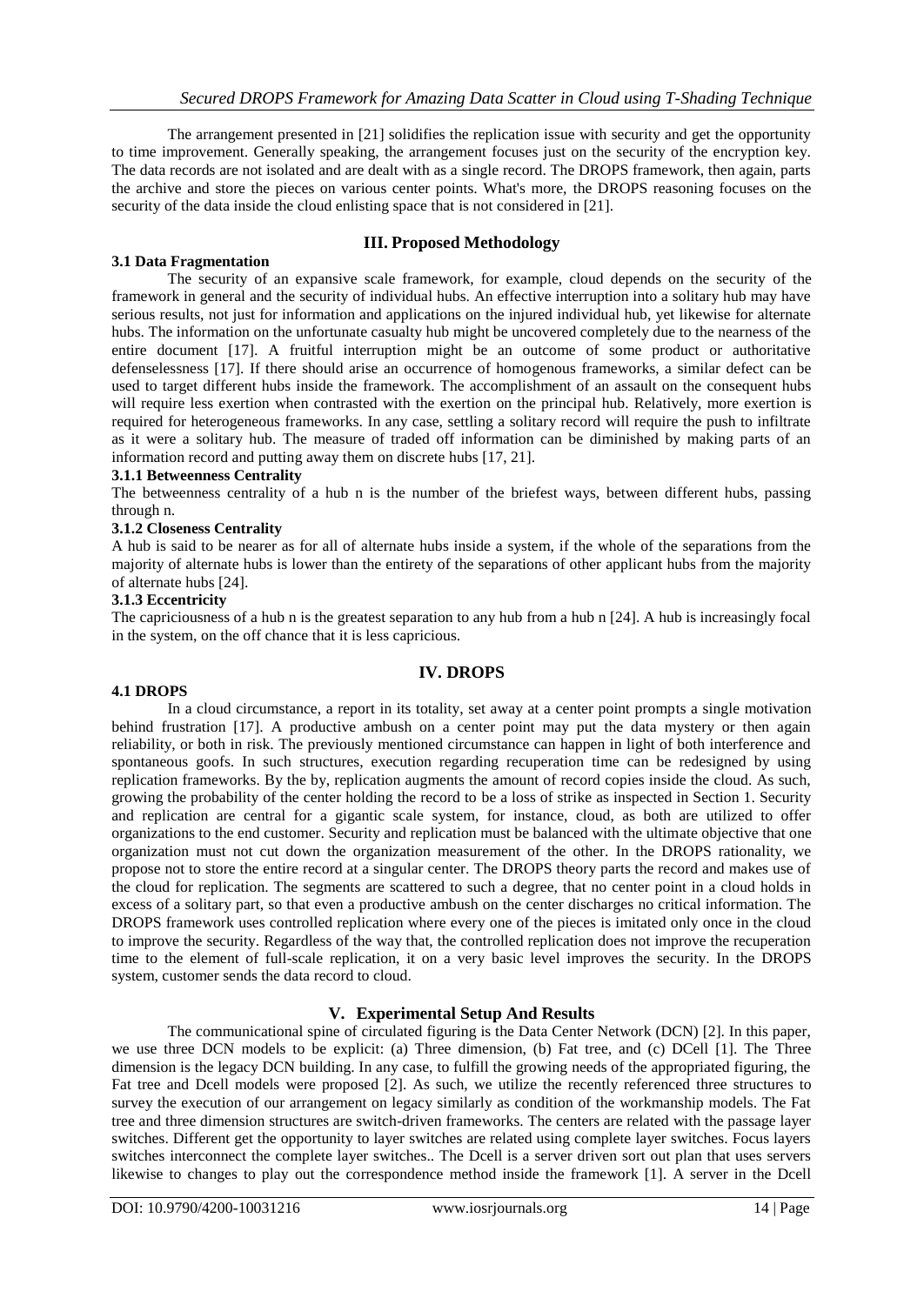configuration is related with various servers and a switch. The lower level dcells recursively develop the bigger sum dcells. The dcells at a comparative measurement are totally related. For bits of knowledge concerning the recently referenced structures and their execution examination, the perusers are asked to scrutinize [1] and [2].

## **5.1 Results and Discussion**

We took a gander at the execution of the DROPS framework with the figuring is discussed in Section 5.1. The lead of the estimations was considered by: (a) growing the amount of center points in the structure, (b) extending the amount of articles keeping number of center points consistent, (c) changing the centers accumulating cutoff, and (d) contrasting the read/form extent. The recently referenced parameters are imperative as they affect the issue gauge and the execution of estimations [13].

## **5.3.1 Impact of increment in number of cloud hubs**

We thought about the execution of the circumstance strategies moreover, the DROPS rationality by extending the quantity of centers. The execution was considered for the three discussed cloud structures. The quantities of centers decided for the entertainments were 100, 500, 1,024, 2,400, and 30,000. The amount of center points in the Dcell building augmentations exponentially [2]. For a Dcell structure, with two center points in the Dcell0, the plan involves 2,400 center points. Regardless, growing a single center point in the Dcell0, the total center points augmentations to 30, 000 [2]. The amount of report parts was set to 50. For the essential examination, we used  $C = 0:2$ .

## **5.3.2 Impact of increment in number of record sections**

The development in number of record pieces can strain the limit furthest reaches of the cloud that in this way may affect the assurance of the center points. To consider the impact on execution in light of addition in number of record segments, we set the amount of center points to 30,000. The amounts of record areas picked were 50, 100, 200, 300, 400, and 500. The exceptional assignment was made with  $C = 45%$  to watch the effect of augmentation number of archive segments with truly reasonable proportion of memory and to see the execution of the considerable number of estimations.

## **5.3.4 Impact of increment in the read/compose proportion**

The alteration in R/W extent affects the execution of the discussed close techniques. An extension in the amount of examines would incite a need of something different duplicates of the areas in the cloud. The extended number of impersonations reduces the correspondence cost related with the scrutinizing of segments. Regardless, the extended number of forms demands that the duplicates be set closer to the fundamental center. The closeness of proliferations closer to the basic center outcomes in reduced RC related with invigorating duplicates. The higher create extents may grow the traffic on the sort out for invigorating the impersonations Indeed, even lower the execution of the close systems. Along these lines, we assume that the qualification in execution measurement of the DROPS methodology and the close procedures is least when the comparable

Frameworks reduce the broadness of replication Because of the manner in which that the DROPS method decreases the amount of impersonations, we have furthermore investigates the adjustment to non-basic disappointment of the DROPS procedure. In case two center points securing a comparable record part miss the mark, the outcome will be deficient or imperfect record. We subjectively picked and failed the center points to watch that what rate of failed center points will result in loss of data or assurance of two center points securing same record piece. The amounts of center points used in recently referenced investigation were 500, 1,024, 2,400, and 30, 000. The amount of report areas was set to 50. It is obvious from the typical results that the Dcell designing exhibited better results due to its higher accessibility extent.

## **VI. Conclusions**

We proposed the DROPS approach, an appropriated stockpiling security contrive that overall game plans with the security and execution to the extent recuperation time. The data record was partitioned and the segments are dispersed over various center points. The center points were confined by techniques for T-shading. The irregularity and dispersal ensured that no basic information was conceivable by a foe if there ought to be an event of a productive ambush. No center in the cloud set away more than a singular piece of a comparable record. The execution of the DROPS theory was differentiated and full-scale replication systems. The results of the propagations revealed that the synchronous focus on the security moreover, execution, realized extended security dimension of data joined by a slight demonstration drop. At the present time with the DROPS framework, a customer needs to download the record, revive the substance, and exchange it afresh. It is imperative to develop a modified revive framework that can perceive and invigorate the required segments figuratively speaking. The previously mentioned future work will spare the time and resources utilized in downloading, invigorating, likewise, exchanging the record yet again. What's more, the repercussions of TCP in